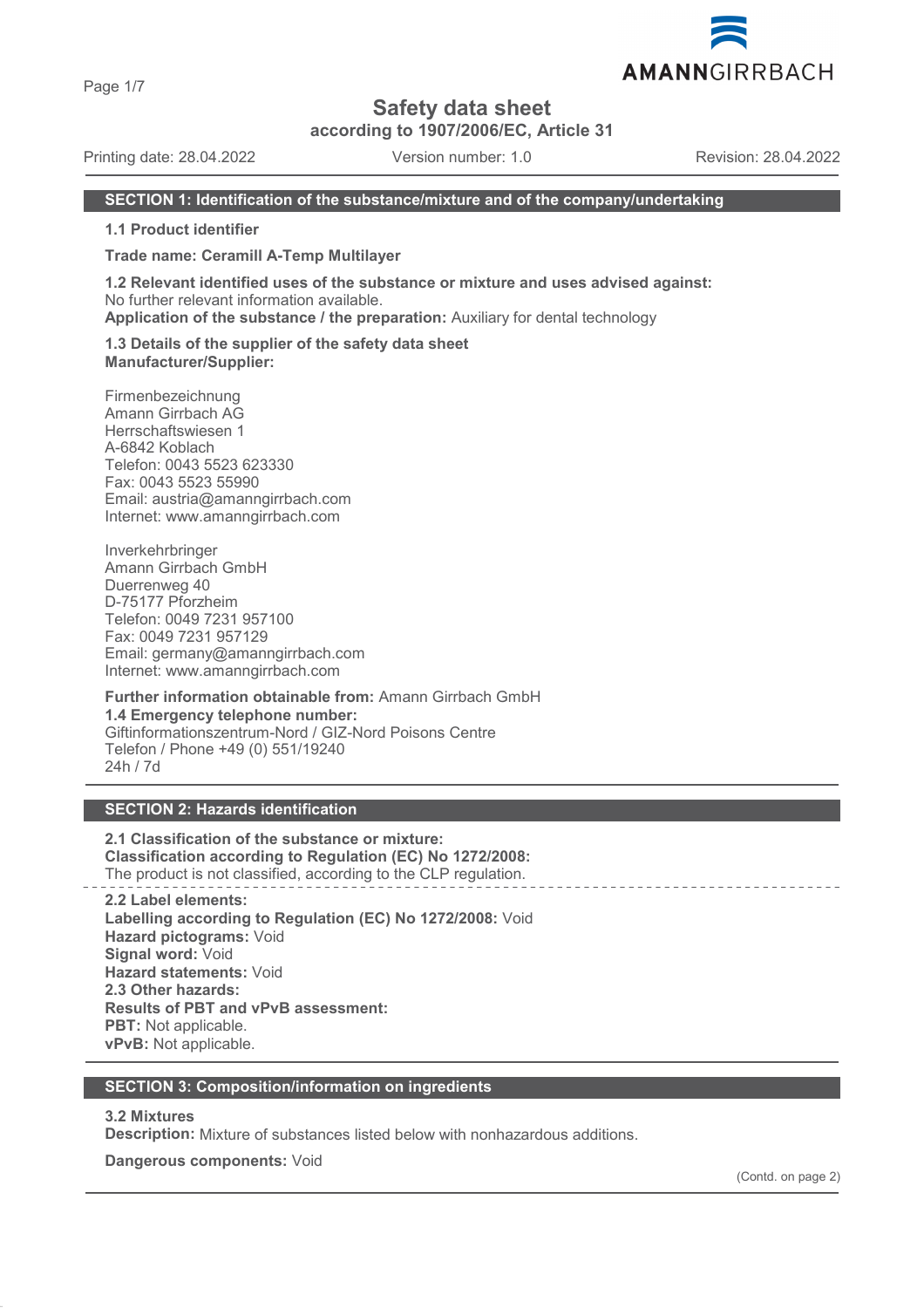

**Safety data sheet**

**according to 1907/2006/EC, Article 31**

Printing date: 28.04.2022 Version number: 1.0 Revision: 28.04.2022

(Contd. of page 1)

# **Trade name: Ceramill A-Temp Multilayer**

**Additional information:** For the wording of the listed hazard phrases refer to section 16.

### **SECTION 4: First aid measures**

**4.1 Description of first aid measures:**

# **General information:**

Take affected persons out into the fresh air.

Do not leave affected persons unattended.

**After inhalation:** Supply fresh air; consult doctor in case of complaints.

**After skin contact:** Immediately wash with water and soap and rinse thoroughly.

#### **After eye contact:**

Rinse opened eye for several minutes under running water.

Call a doctor immediately.

**After swallowing:** Call a doctor immediately.

**4.2 Most important symptoms and effects, both acute and delayed:**

No further relevant information available.

**4.3 Indication of any immediate medical attention and special treatment needed:**

No further relevant information available.

# **SECTION 5: Firefighting measures**

**5.1 Extinguishing media:**

**Suitable extinguishing agents:** CO2, powder or water spray. Fight larger fires with water spray or alcohol resistant foam. **5.2 Special hazards arising from the substance or mixture:** Formation of toxic gases is possible during heating or in case of fire. **5.3 Advice for firefighters: Protective equipment:** Mouth respiratory protective device. Do not inhale explosion gases or combustion gases. **Additional information:** Collect contaminated fire fighting water separately. It must not enter the sewage system.

#### **SECTION 6: Accidental release measures**

**6.1 Personal precautions, protective equipment and emergency procedures:**

Wear protective equipment. Keep unprotected persons away.

Ensure adequate ventilation. Avoid formation of dust.

Use respiratory protective device against the effects of fumes/dust/aerosol.

**6.2 Environmental precautions:** Do not allow product to reach sewage system or any water course.

# **6.3 Methods and material for containment and cleaning up:**

Pick up mechanically.

Ensure adequate ventilation.

**6.4 Reference to other sections:**

See Section 7 for information on safe handling.

See Section 8 for information on personal protection equipment.

See Section 13 for disposal information.

# **SECTION 7: Handling and storage**

# **7.1 Precautions for safe handling:**

Open and handle receptacle with care. Ensure good ventilation/exhaustion at the workplace. Prevent formation of dust.

Page 2/7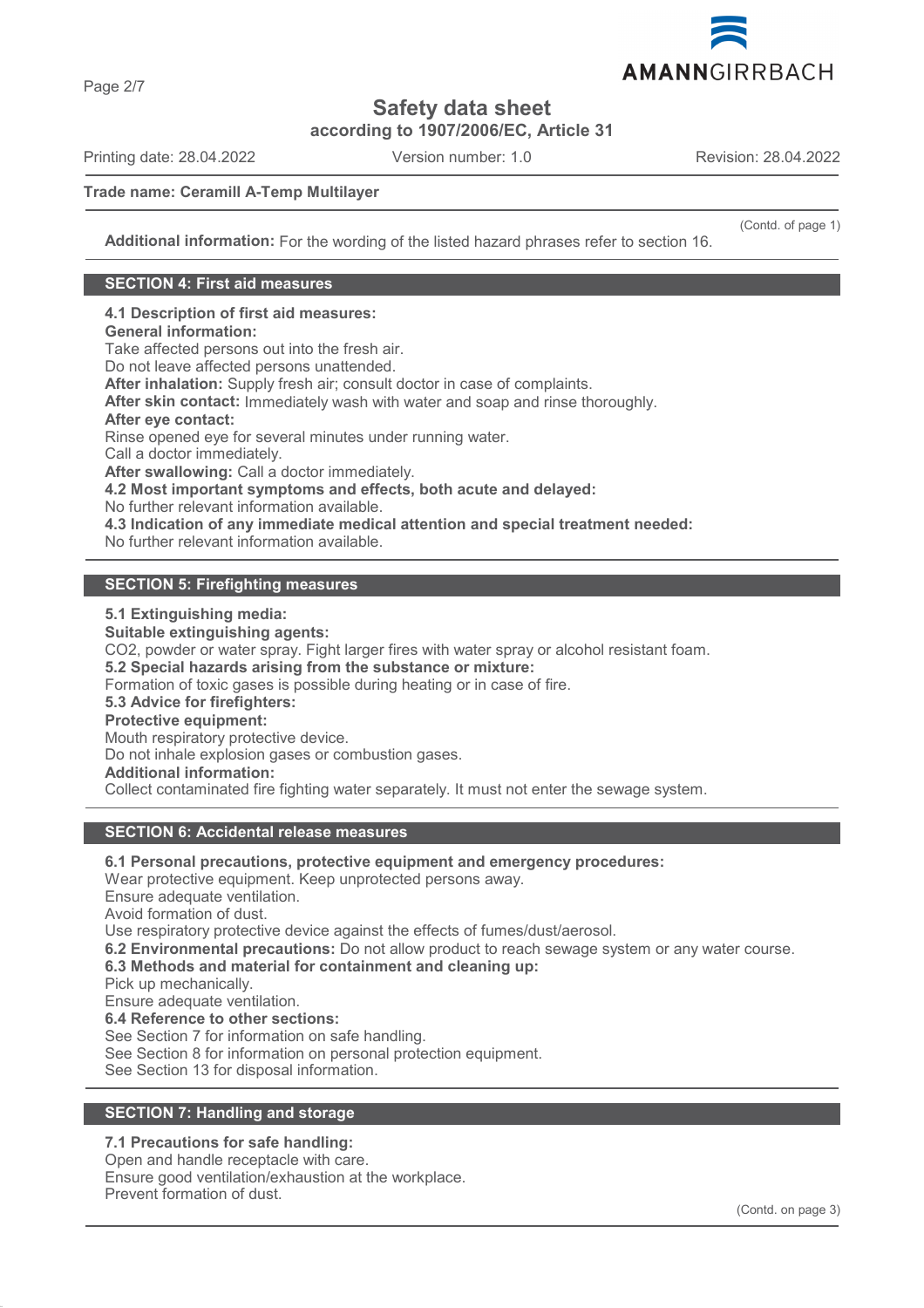AMANNGIRRBACH

**Safety data sheet**

**according to 1907/2006/EC, Article 31**

Printing date: 28.04.2022 Version number: 1.0 Revision: 28.04.2022

(Contd. of page 2)

### **Trade name: Ceramill A-Temp Multilayer**

Provide suction extractors if dust is formed.

**Information about fire - and explosion protection:** Keep ignition sources away - Do not smoke.

**7.2 Conditions for safe storage, including any incompatibilities: Storage:**

**Requirements to be met by storerooms and receptacles:** Store only in the original receptacle. **Information about storage in one common storage facility:** Store away from foodstuffs. **Further information about storage conditions:** Keep container tightly sealed.

**7.3 Specific end use(s):** No further relevant information available.

#### **SECTION 8: Exposure controls/personal protection**

#### **8.1 Control parameters:**

**Ingredients with limit values that require monitoring at the workplace:**

The product does not contain any relevant quantities of materials with critical values that have to be monitored at the workplace.

#### **8.2 Exposure controls:**

**Appropriate engineering controls** No further data; see item 7.

#### **Individual protection measures, such as personal protective equipment General protective and hygienic measures:**

The usual precautionary measures are to be adhered to when handling chemicals.

Wash hands before breaks and at the end of work.

Keep away from foodstuffs, beverages and feed.

Do not inhale dust / smoke / mist.

Avoid contact with the eyes and skin.

#### **Respiratory protection:**

Use suitable respiratory protective device in case of insufficient ventilation.

Short term filter device:

Filter P1

**Hand protection** Protective gloves

# **Material of gloves:**

Nitrile rubber, NBR

The selection of the suitable gloves does not only depend on the material, but also on further marks of quality and varies from manufacturer to manufacturer.

#### **Penetration time of glove material:**

The exact break through time has to be found out by the manufacturer of the protective gloves and has to be observed.

**Eye/face protection** Tightly sealed goggles

#### **SECTION 9: Physical and chemical properties**

| 9.1 Information on basic physical and chemical properties: |                                    |
|------------------------------------------------------------|------------------------------------|
| <b>General Information:</b>                                |                                    |
| <b>Physical state</b>                                      | Solid                              |
| Colour:                                                    | According to product specification |
| Odour:                                                     | Odourless                          |
| <b>Odour threshold:</b>                                    | Not determined.                    |
| <b>Melting point/freezing point:</b>                       | Undetermined.                      |
| Boiling point or initial boiling point and boiling         |                                    |
| range                                                      | Undetermined.                      |
| <b>Flammability</b>                                        | Not applicable.                    |
| Lower and upper explosion limit                            |                                    |
| Lower:                                                     | Not determined.                    |
| Upper:                                                     | Not determined.                    |
| Flash point:                                               | Not applicable.                    |
|                                                            |                                    |



Page 3/7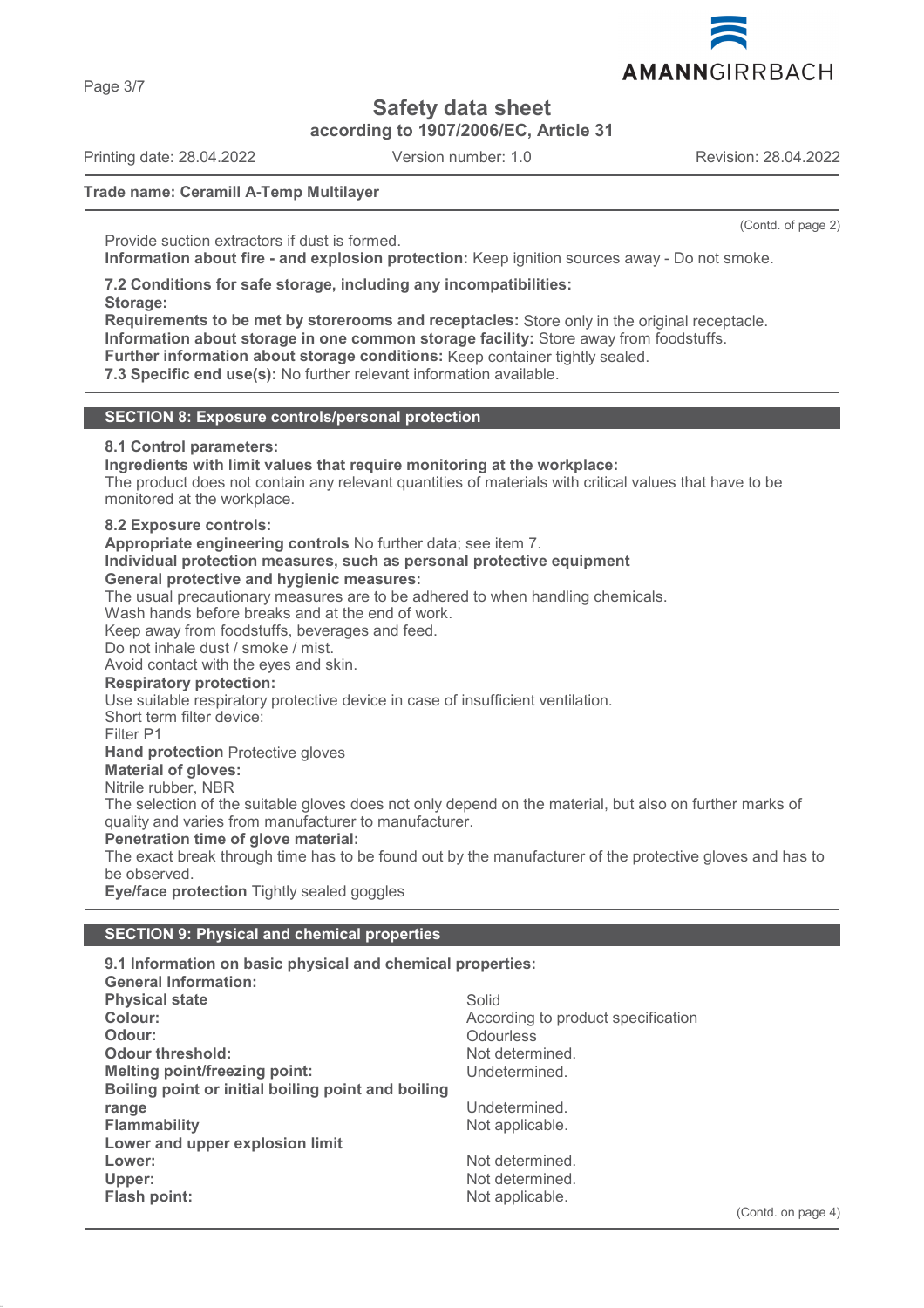AMANNGIRRBACH

**Safety data sheet**

**according to 1907/2006/EC, Article 31**

Printing date: 28.04.2022 Version number: 1.0 Revision: 28.04.2022

#### **Trade name: Ceramill A-Temp Multilayer**

|                                                   |                                               | (Contd. of page 3) |
|---------------------------------------------------|-----------------------------------------------|--------------------|
| Auto-ignition temperature:                        | Product is not selfigniting.                  |                    |
| <b>Decomposition temperature:</b>                 | Not determined.                               |                    |
| pH                                                | Not applicable.                               |                    |
| <b>Viscosity:</b>                                 |                                               |                    |
| <b>Kinematic viscosity</b>                        | Not applicable.                               |                    |
| <b>Dynamic:</b>                                   | Not applicable.                               |                    |
| <b>Solubility</b>                                 |                                               |                    |
| water:                                            | Insoluble.                                    |                    |
| Partition coefficient n-octanol/water (log value) | Not determined.                               |                    |
| Vapour pressure:                                  | Not determined.                               |                    |
| Density and/or relative density                   |                                               |                    |
| Density at 20 °C:                                 | $1.17$ g/cm <sup>3</sup>                      |                    |
| <b>Relative density:</b>                          | Not determined.                               |                    |
| Vapour density:                                   | Not determined.                               |                    |
| <b>Particle characteristics</b>                   | See item 3.                                   |                    |
| 9.2 Other information:                            |                                               |                    |
| Appearance:                                       |                                               |                    |
| Form:                                             | Solid                                         |                    |
| Important information on protection of health     |                                               |                    |
| and environment, and on safety.                   |                                               |                    |
| <b>Explosive properties:</b>                      | Product does not present an explosion hazard. |                    |
| <b>Change in condition:</b>                       |                                               |                    |
| <b>Evaporation rate:</b>                          | Not applicable.                               |                    |
| Information with regard to physical hazard        |                                               |                    |
| classes                                           |                                               |                    |
| <b>Explosives</b>                                 | Void                                          |                    |
| <b>Flammable gases</b>                            | Void                                          |                    |
| <b>Aerosols</b>                                   | Void                                          |                    |
| <b>Oxidising gases</b>                            | Void                                          |                    |
| <b>Gases under pressure</b>                       | Void                                          |                    |
| <b>Flammable liquids</b>                          | Void                                          |                    |
| <b>Flammable solids</b>                           | Void                                          |                    |
| Self-reactive substances and mixtures             | Void                                          |                    |
| <b>Pyrophoric liquids</b>                         | Void                                          |                    |
| <b>Pyrophoric solids</b>                          | Void                                          |                    |
| Self-heating substances and mixtures              | Void                                          |                    |
| Substances and mixtures, which emit flammable     |                                               |                    |
| gases in contact with water                       | Void                                          |                    |
| <b>Oxidising liquids</b>                          | Void                                          |                    |
| <b>Oxidising solids</b>                           | Void                                          |                    |
| <b>Organic peroxides</b>                          | Void                                          |                    |
| <b>Corrosive to metals</b>                        | Void                                          |                    |
| <b>Desensitised explosives</b>                    | Void                                          |                    |

# **SECTION 10: Stability and reactivity**

**10.1 Reactivity:** No further relevant information available.

**10.2 Chemical stability:**

**Thermal decomposition / conditions to be avoided:**

No decomposition if used according to specifications.

**10.3 Possibility of hazardous reactions:** No dangerous reactions known.

**10.4 Conditions to avoid:** No further relevant information available.

**10.5 Incompatible materials:** No further relevant information available.

Page 4/7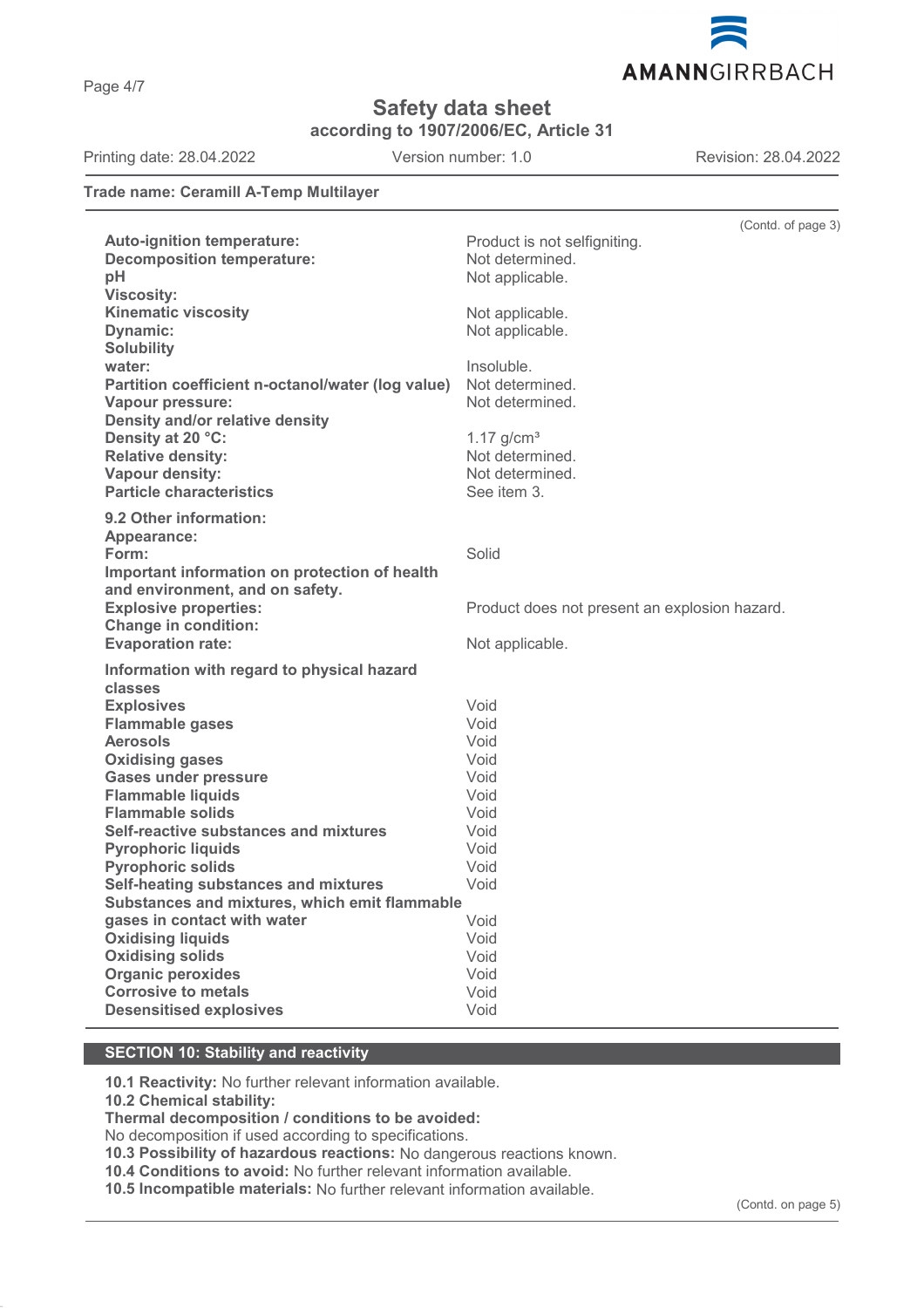**Safety data sheet**

**according to 1907/2006/EC, Article 31**

Printing date: 28.04.2022 Version number: 1.0 Revision: 28.04.2022

### **Trade name: Ceramill A-Temp Multilayer**

(Contd. of page 4)

**10.6 Hazardous decomposition products:** No dangerous decomposition products known.

### **SECTION 11: Toxicological information**

**11.1 Information on hazard classes as defined in Regulation (EC) No 1272/2008**

**Acute toxicity** Based on available data, the classification criteria are not met.

**Skin corrosion/irritation** Based on available data, the classification criteria are not met.

**Serious eye damage/irritation** Based on available data, the classification criteria are not met.

**Respiratory or skin sensitisation** Based on available data, the classification criteria are not met.

**Germ cell mutagenicity** Based on available data, the classification criteria are not met.

**Carcinogenicity** Based on available data, the classification criteria are not met.

**Reproductive toxicity** Based on available data, the classification criteria are not met.

**STOT-single exposure** Based on available data, the classification criteria are not met.

**STOT-repeated exposure** Based on available data, the classification criteria are not met.

**Aspiration hazard** Based on available data, the classification criteria are not met.

**11.2 Information on other hazards**

**Endocrine disrupting properties** 

None of the ingredients is listed.

# **SECTION 12: Ecological information**

**12.1 Toxicity:**

**Aquatic toxicity:** No further relevant information available.

**12.2 Persistence and degradability:** No further relevant information available.

**12.3 Bioaccumulative potential:** No further relevant information available.

**12.4 Mobility in soil:** No further relevant information available.

**12.5 Results of PBT and vPvB assessment:**

**PBT:** Not applicable.

**vPvB:** Not applicable.

**12.6 Endocrine disrupting properties**

The product does not contain substances with endocrine disrupting properties.

**12.7 Other adverse effects:** No further relevant information available.

**Additional ecological information:**

**General notes:**

Water hazard class 1 (German Regulation) (Self-assessment): slightly hazardous for water Do not allow undiluted product or large quantities of it to reach ground water, water course or sewage system.

# **SECTION 13: Disposal considerations**

# **13.1 Waste treatment methods:**

### **European waste catalogue:**

Dispose of contents/container in accordance with local/regional/national/international regulations.

# **Uncleaned packaging:**

**Recommendation:** Disposal must be made according to official regulations.

| <b>SECTION 14: Transport information</b>                                             |      |                        |
|--------------------------------------------------------------------------------------|------|------------------------|
| 14.1 UN number or ID number<br>ADR. ADN. IMDG. IATA<br>14.2 UN proper shipping name: | Void |                        |
| ADR, ADN, IMDG, IATA                                                                 | Void | $(Contd.$ on page $6)$ |

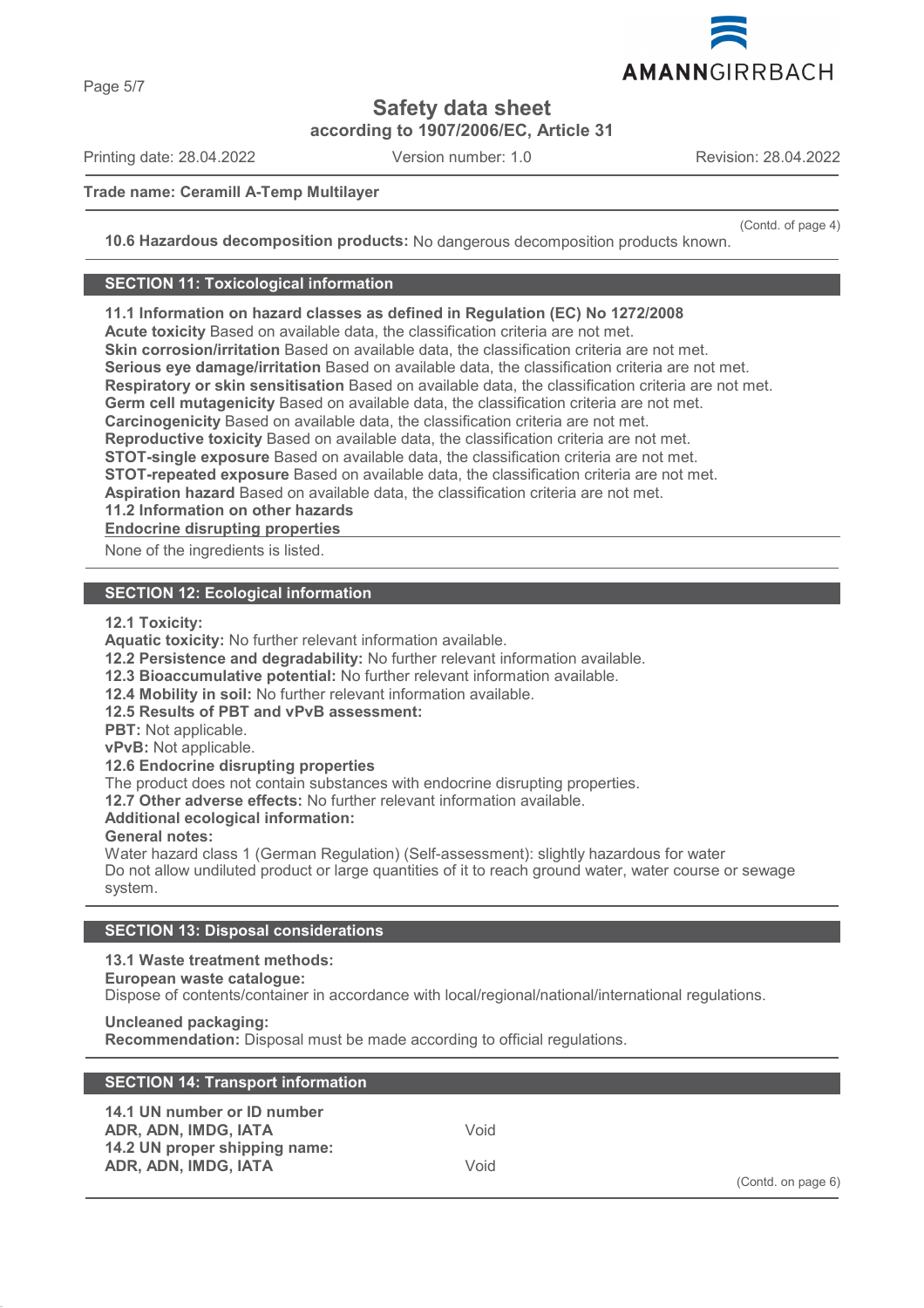AMANNGIRRBACH

**Safety data sheet**

**according to 1907/2006/EC, Article 31**

Printing date: 28.04.2022 Version number: 1.0 Revision: 28.04.2022

(Contd. of page 5)

**Trade name: Ceramill A-Temp Multilayer**

**14.3 Transport hazard class(es): ADR, ADN, IMDG, IATA Class:** Void **14.4 Packing group: ADR, IMDG, IATA** Void **14.5 Environmental hazards: Marine pollutant:** No **14.6 Special precautions for user:** Not applicable. **14.7 Maritime transport in bulk according to IMO instruments** Not applicable. **UN "Model Regulation":** Void

**15.1 Safety, health and environmental regulations/legislation specific for the substance or mixture:** No further relevant information available.

**Directive 2012/18/EU Named dangerous substances - ANNEX I** None of the ingredients is listed. **DIRECTIVE 2011/65/EU on the restriction of the use of certain hazardous substances in electrical and electronic equipment – Annex II** None of the ingredients is listed. **REGULATION (EU) 2019/1148** Annex I - RESTRICTED EXPLOSIVES PRECURSORS (Upper limit value for the purpose of licensing **under Article 5(3))** None of the ingredients is listed. **Annex II - REPORTABLE EXPLOSIVES PRECURSORS**  None of the ingredients is listed. **Regulation (EC) No 273/2004 on drug precursors**  None of the ingredients is listed. Regulation (EC) No 111/2005 laying down rules for the monitoring of trade between the Community **and third countries in drug precursors** None of the ingredients is listed. **15.2 Chemical safety assessment:** A Chemical Safety Assessment has not been carried out.

# **SECTION 16: Other information**

This information is based on our present knowledge. However, this shall not constitute a guarantee for any specific product features and shall not establish a legally valid contractual relationship.

# **Department issuing SDS:**

ADEEGO GmbH Wildsteig 4A D-42113 Wuppertal Tel. +49 (0) 202 2575700 Fax. +49 (0) 202 2575701 Email: mail@adeego.de www.adeego.de

© Copyright by ADEEGO GmbH **Contact:** Dr. Axel Deeg **Abbreviations and acronyms:** ADR: Accord relatif au transport international des marchandises dangereuses par route (European Agreement Concerning the International Carriage of Dangerous Goods by Road)

IMDG: International Maritime Code for Dangerous Goods

(Contd. on page 7)

**SECTION 15: Regulatory information**

Page 6/7